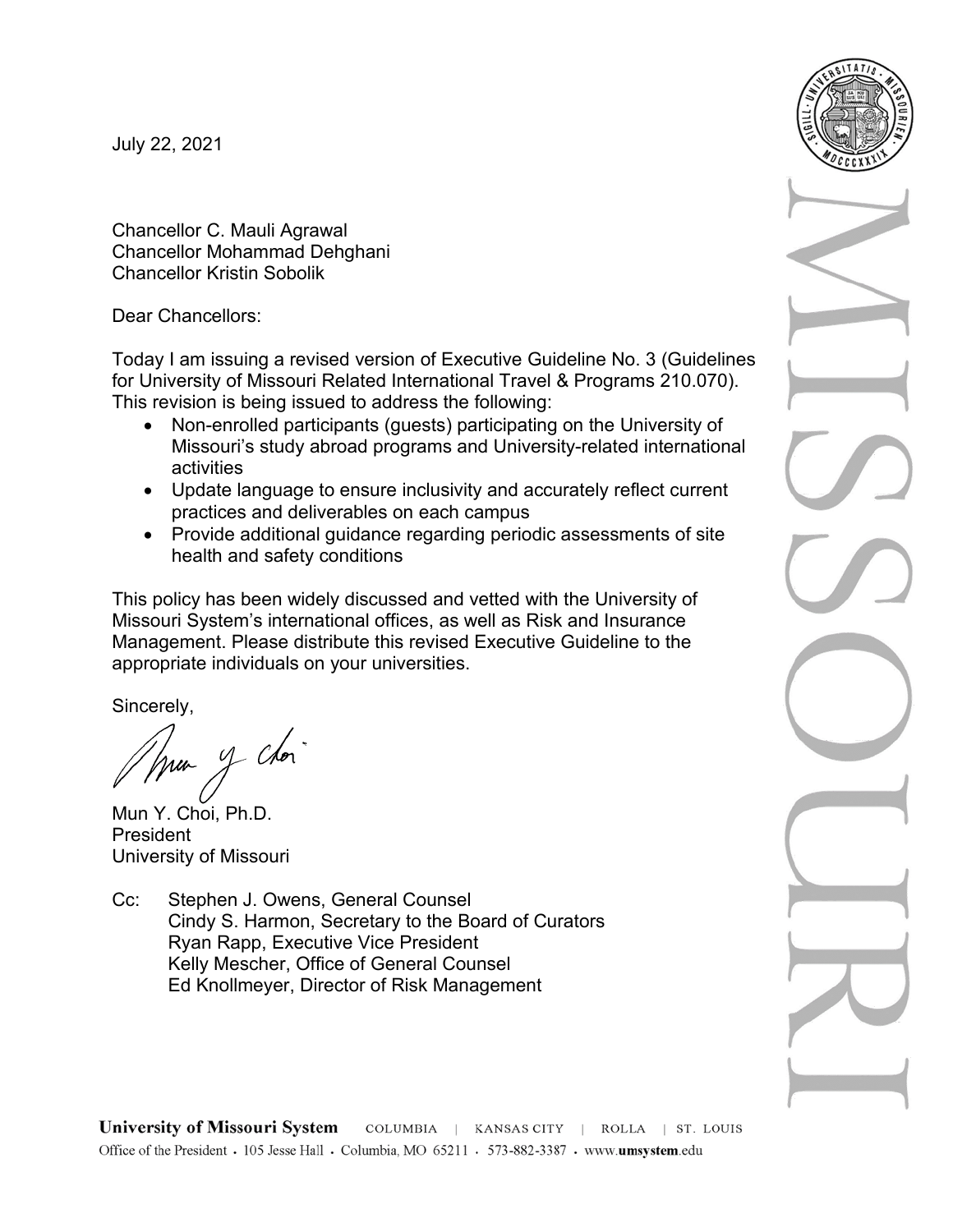# **CRR Chapter 210: Credits and Courses**

# **210.070 Guidelines for University of Missouri Related International Travel & Programs**

Executive Order No. 3, 8-15-1999; Amended 9-19-2016; Amended 7-22-2021

### **A. Guidelines for International Centers and Sponsoring Academic Units**

- 1. All University of Missouri sponsored study abroad programs must be approved in writing by the Chancellor or his or her designee. Sponsored Programs include programs designed, negotiated and managed by the University of Missouri and/or consortium agreements.
- 2. The administration of study abroad programs will be determined by the Chancellor on each campus. Although the international centers may not administer all study abroad programs on its campus, the centers on each campus will be responsible for ensuring that each study abroad program sponsored by the University meets the following guidelines.
- 3. As appropriate, the following information will be made available to students and, if the student is under 18, to their parents, during an orientation about study abroad programs.
- 4. Students and, when appropriate, their parents or guardians must sign a release form indicating they have received information about and understand the risks associated with participation in university related international travel or activity. Prior to participation, consent must be given in writing using the University of Missouri release form, and failure to provide consent in writing will preclude participation in the program.

### **B. Guidelines for International Centers—The International Centers will:**

- 1. Require periodic assessments of health and safety conditions and determine the method of assessment. These assessments should include at a minimum a review of the following:
	- a. Local environment of the program
	- b. Program-sponsored events, excursions and other activities
	- c. Developing standards for evaluation and approval of third parties providing products or services
- 2. Programs will follow the [Guideline on Student or Other Participant](https://www.umsystem.edu/ums/fa/management/risk/guidelines-studyabroad)  [International Travel or Study Abroad.](https://www.umsystem.edu/ums/fa/management/risk/guidelines-studyabroad)
- 3. Develop and maintain general emergency preparedness and crisis response plans
- 4. Provide health and safety information for prospective participants so that they can make informed decisions concerning participation in and behavior on the program.
- 5. Notify prospective participants that home campus services and conditions are not replicated at the overseas sites.
- 6. Provide orientation to potential participants on how to deal with health and safety issues, potential risks, and appropriate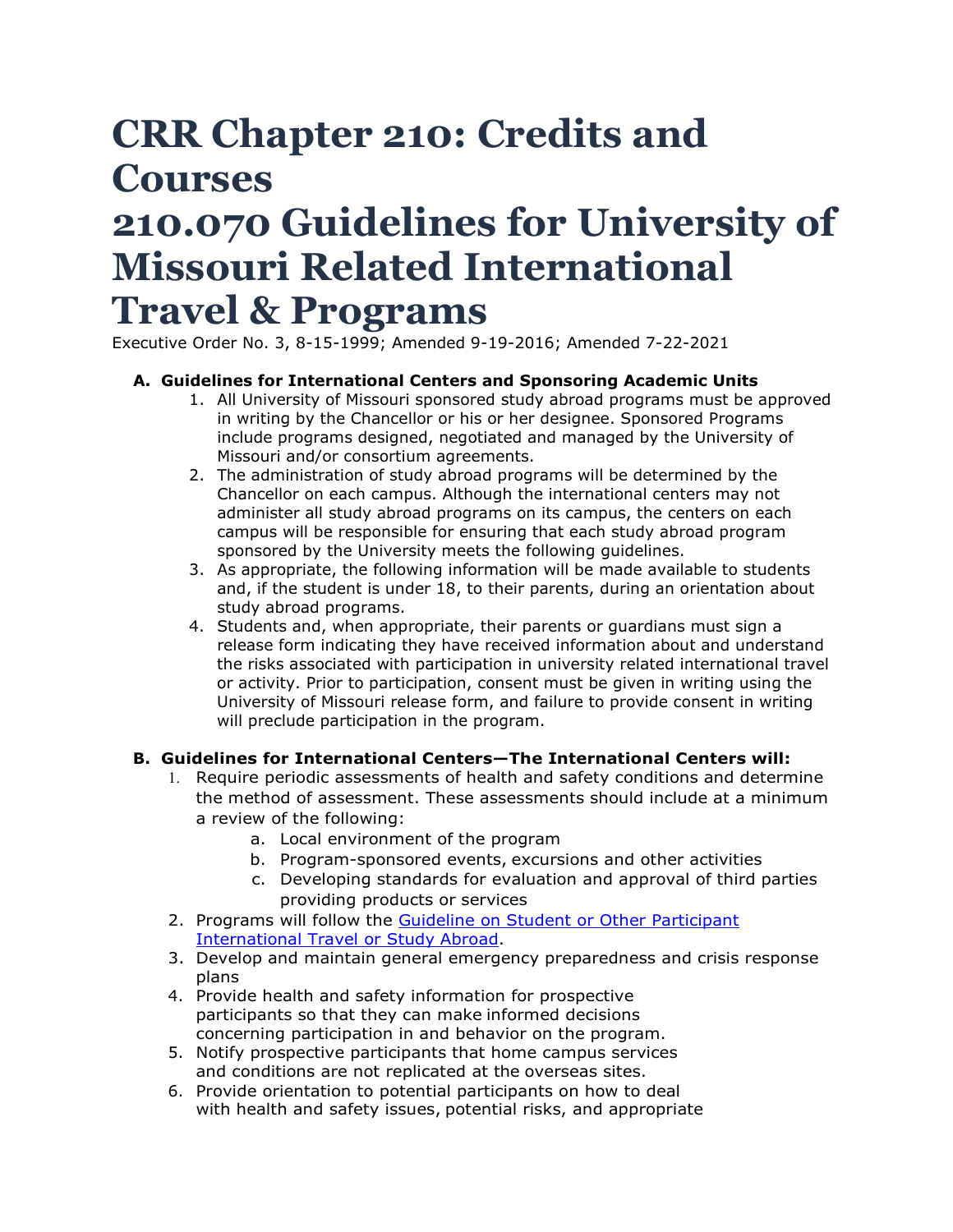emergency response for programs.

- 7. Provide participants information regarding health insurance that can be utilized at the overseas site.
- 8. Provide participants information about the local environment of the program, including program-sponsored events, and other related activities.
- 9. Provide resources regarding the availability of medical and professional services at the foreign study site and instruct the program director or host institution to inform participants of their availability of these services.
- 10. Provide appropriate and ongoing training on health and safety guidelines and practices for program directors and staff.
- 11.Communicate applicable codes of conduct and the consequences of noncompliance to participants.
- 12. Inform participants when and where the University's responsibility ends and what aspects of their experience are beyond the University's control. Generally, the University:
	- a. Cannot guarantee the safety of participants or eliminate risk from the study abroad environment.
	- b. Cannot monitor or control all the daily personal decisions, choices, and activities of individual participants.
	- c. Cannot prevent participants from engaging in illegal, dangerous or unwise activities.
	- d. Cannot assure that US standards of due process apply or provide or pay for legal representation for participants.
	- e. Cannot assume responsibility for the actions of persons not employed or otherwise engaged by the University, for events that are beyond the control of the University and its subcontractors, or for situations, which arise from the failure of a participant to disclose pertinent information.
	- f. Cannot assure that home-country cultural values will apply on the program when these differ from those of the host country.

**C. Guidelines for Participants**—Participants can have a major impact on their own health and safety abroad through the decisions they make before and during the program and by their day-to-day choices and behaviors. Participants will:

- 1. Read and carefully consider all materials issued or recommended by the sponsor that relate to safety, health, legal, environmental, political, academic, cultural and religious conditions in host countries.
- 2. Consider their personal health and safety needs when accepting a place in a program.
- 3. Assume responsibility for all the elements necessary for their personal preparation for the program and participate fully in orientations.
- 4. Obtain and maintain appropriate insurance policies and abide by any conditions imposed by the carriers.
- 5. Inform families, and any others who may need to know about their participation in the study abroad program or university related international travel and activities, provide them with the appropriate emergency contact information and keep them informed on an ongoing basis.
- 6. Understand and comply with the terms of participation and codes of conduct of the program and obey host-country laws.
- 7. Be aware of local conditions when making choices and decisions. Promptly express any health or safety concerns to the program staff or other appropriate individuals.
- 8. Accept the consequences of their own decisions and actions.